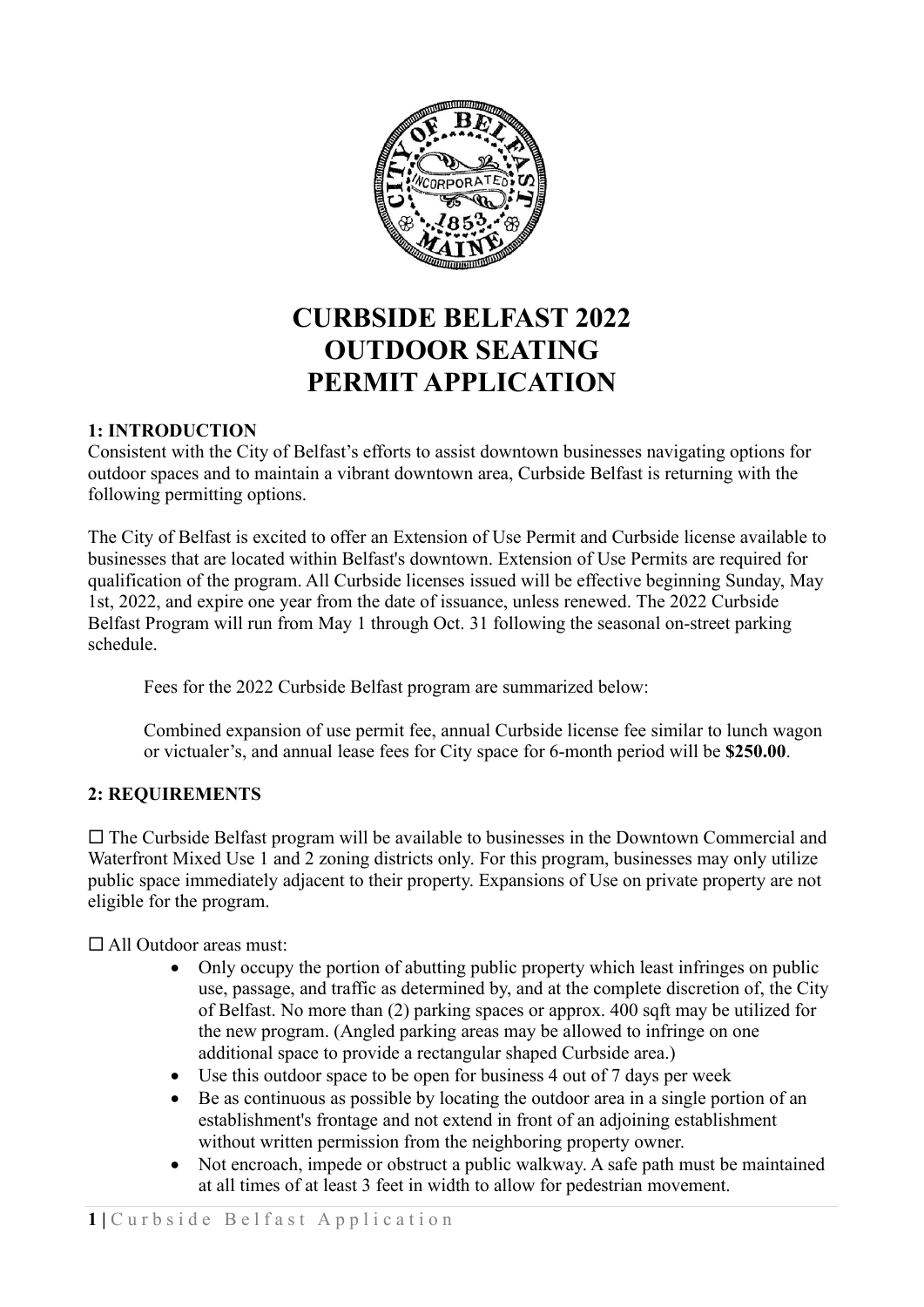- Not block building entrances, accessible parking spaces, firetruck access, dumpster access, and any furniture or fixtures related to outdoor areas must remain completely unobstructed.
- Be located on a smooth surface, compliant with accessibility and life safety codes.
- Use physical barriers (i.e., fences, barricades, etc.) to visually distinguish the boundary of the outdoor area is required.
- Use non-permanent structures which can be set up and broken down, but they will be allowed to be left in place until the expiration of the permit, including overnight and on days when a business is closed.
- Provide lighting and comply with the electrical code (NEC). Consumer-grade extension cords cannot be used to deliver electricity to an outside area; establishments wishing to extend electricity to an outside area are strongly recommended to consult with a qualified electrician.

 $\Box$  On-premise expansions of use will need traditional permitting and do not require a Curbside Belfast license from the City. If an establishment already has its own adjacent side and/or rear areas, they may apply for expansions of use through traditional permitting paths. Please contact the City's Planning and Codes Department for more information at 207-338-3370 X125.

 $\Box$  All improvements (i.e., furniture, fixtures) used in the outdoor area must be temporary in nature and there shall be no penetration of public walkway surfaces.

 $\Box$  The City of Belfast will be placing traffic barriers along public streets for increased safety. Please refer to Design Requirements for details about enhancing aesthetics of these safety features.

 All outdoor areas shall be under the responsible direction and control of the licensee as identified in this application.

 $\Box$  A license, if granted, will only be valid during the hours of 6:00am to 10:00pm each day, Sunday through Saturday, and shall expire 1 year from the date of issuance, unless renewed.

 $\Box$  The establishment must comply with all applicable city, state, and federal laws and regulations, including the Americans with Disability Act.

## **3: INSURANCE AND LIABILITY (PLEASE CONSULT WITH YOUR INSURANCE CARRIER REGARDING THE FOLLOWING ITEMS)**

 $\square$  The establishment understands and expressly assumes all the risk of operating and conducting business under this permit.

 $\Box$  As a condition of being granted this license, during the term of this license, the licensee shall defend, indemnify, save and hold the City of Belfast, and its inhabitants, officers, employees and agents completely harmless from and against any and all liabilities, losses, suits, claims, costs, expenses, judgments, fines or demands arising by reason of injury to or death of, or asserted by, any person or persons, including the permittee's agents, clients, invitees or employees, or damage to any property, including all reasonable costs for investigation and defense thereof (including but not limited to attorney's fees, court costs, and expert witness fees), of any nature whatsoever arising out of or incident to this permit and/or the use, occupancy, conduct, or management of the demised premises or the acts or omissions of the permittee's officers, clients, agents, employees, contractors, subcontractors, licensees, or invitees, except to the extent such injury, death, or damage is caused by the negligent acts or omissions of the City, its agents, employees, clients or invitees. The licensee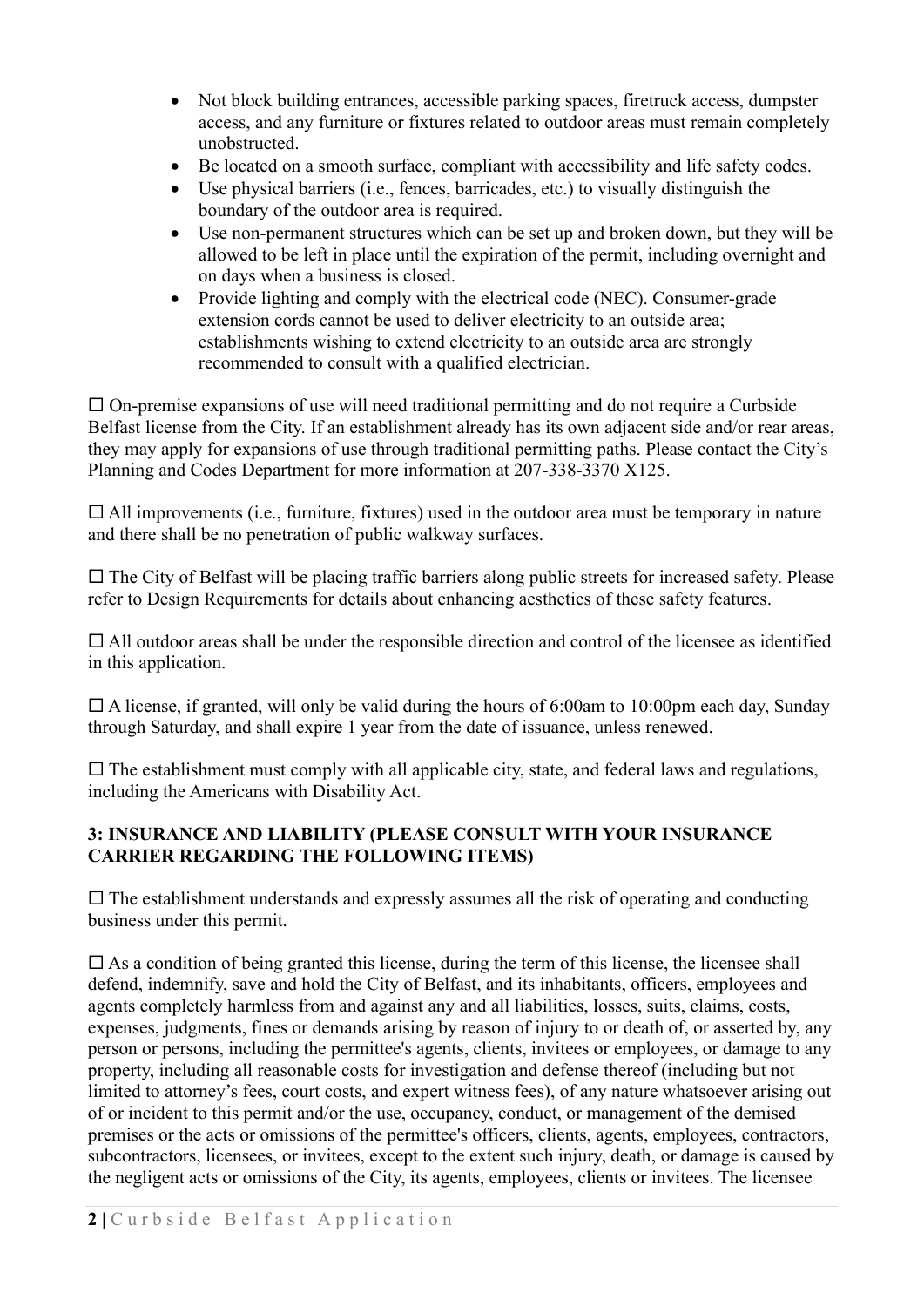shall give to the City reasonable notice of any such claim or actions. The licensee shall also use counsel reasonably acceptable to the City in carrying out its obligations under this article.

The licensee further expressly agrees that it will defend, indemnify, save and hold the City of Belfast harmless from any and all claims made or asserted by the licensee's agents, servants or employees arising out of the licensee's activities under this license. For this purpose, the licensee hereby expressly waives any and all immunity it may have under Maine's Workers Compensation Act in regard to such claims made or asserted against the City by the licensee's agents or employees. For this purpose, the licensee further expressly waives any charitable immunity it may have under applicable law as to any and all claims of any person made or asserted against the City arising out of the licensee's use and occupancy of the demised premises or other activity of the licensee under this license.

The indemnification provided under this section shall extend to and include any and all costs incurred by the City to answer, investigate, defend and settle all such claims, including but not limited to the City's costs for attorney's fees, expert and other witness fees, the cost of investigators, and payment in full of any and all judgments rendered in favor of the licensee's agents, invitees, licensees, clients, servants or employees against the City in regard to claims made or asserted by such persons.

In exercising the rights granted under this license, the licensee shall at all times be regarded as an independent entity conducting its own business and operations and shall not at any time act, hold itself out or purport to act as an agent, contractor, co-partner, joint venture or employee of the City.

 $\Box$  The licensee, during the entire term of this license shall maintain, at its sole expense, insurance in the type and amount shown below with companies authorized to do business in the State of Maine for the protection of the City of Belfast against any and all liability, including wrongful death, against all claims, losses, costs or expenses arising out of injuries to persons whether or not employed by the licensee or damage to property whether resulting from acts, omissions, negligence or otherwise of the licensee, its directors, officers, clients, employees and agents and arising from the licensee's use of the demised premises or any part or portion thereof: 1) commercial general liability insurance with a minimum limit of \$1,000,000 combined single limit per occurrence and \$2,000,000 in the aggregate; and 2) workers compensation and employers liability insurance with a minimum limit of \$500,000 per occurrence.

The licensee shall cause to be furnished to the City, at the time of execution of this license, evidence in the form of certificates of insurance of the existence in force of the insurance required hereunder. Said certificates shall name the City as an additional insured and loss payee. The licensee shall cause to be furnished to the City replacement certificates of insurance whenever the insurance policies are renewed. The City shall be notified prior to any changes or discontinuances of coverage.

The City agrees to promptly notify the licensee in writing of the existence or filing of any claim, demand or action arising out of an occurrence covered hereunder of which the City has knowledge, and to cooperate with the licensee in the investigation and defense thereof.

The minimum insurance coverage required under this article shall be deemed to be automatically adjusted whenever the Maine State Legislature shall increase the City's maximum liability beyond such minimums for personal injury, wrongful death or property damage claims brought under the Maine Tort Claims Act. In the event of such an increase, the minimum insurance coverage required shall be no less than the amounts required herein or no less than the City's maximum liability for such claims under the Maine Tort Claims Act, whichever is greater.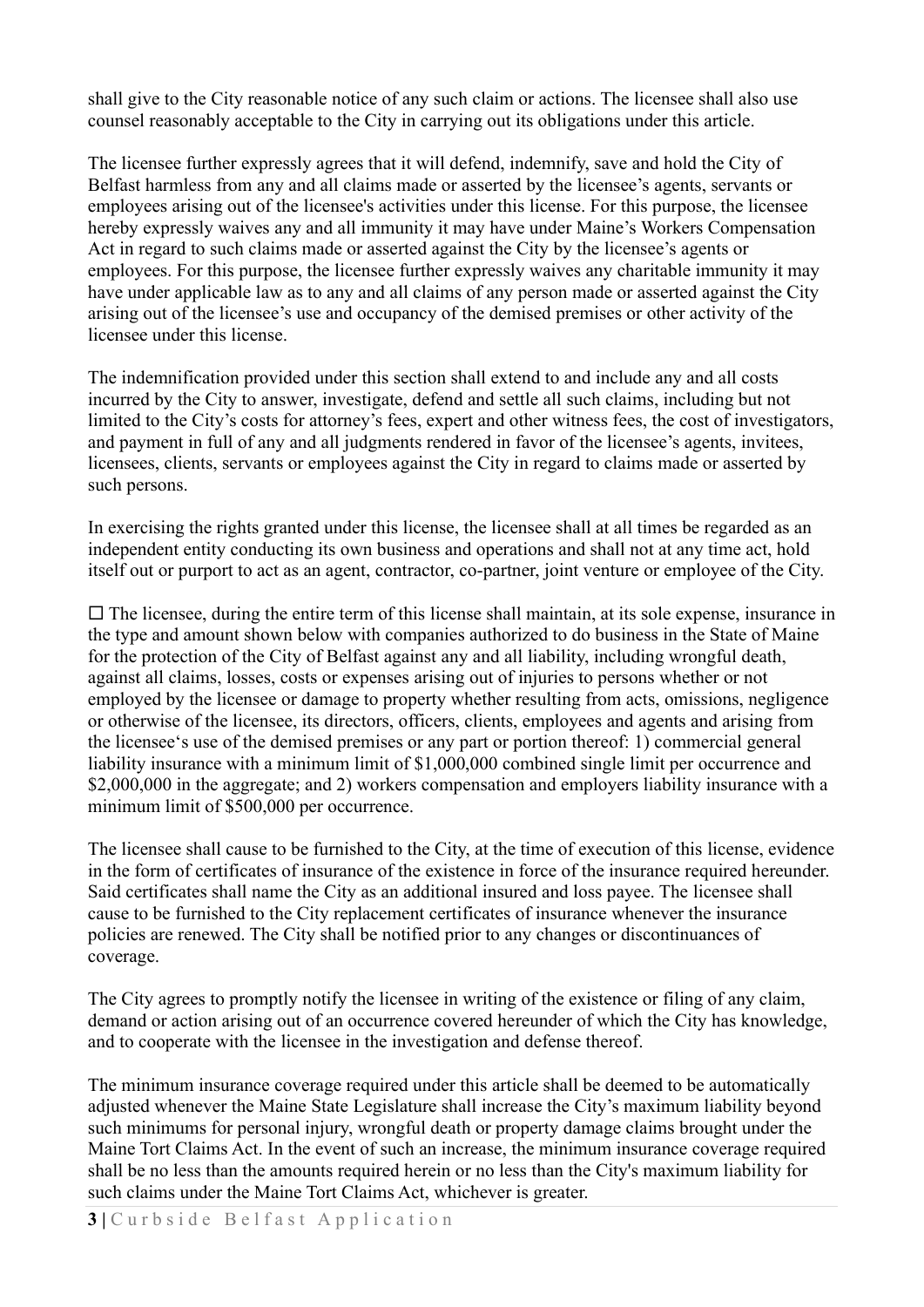#### **4: ENFORCEMENT**

 $\Box$  The rights and duties granted herein shall be under the supervision and control of the City of Belfast's Code Enforcement Officer and the City of Belfast's Chief of Police. For this program, extension of use permits are reviewed by the Code Enforcement Officer. All Curbside Belfast participants must meet all applicable codes and State laws. Applicant must remain in compliance while in operation. In the event of a breach of this license by licensee, the City may, for the first breach, issue a verbal warning to Licensee; in the event of a second breach, terminate this License.

Notwithstanding these provisions regarding penalties for breaches or any other provision of this license, in the event that the City, in its sole discretion, determines that further use of the premises under this license is not in the best interests of the City, the rights granted herein may be suspended or terminated upon 24 hours written notice to the licensee.

 $\Box$  At the end of the term of this license, or if this license is suspended or terminated, all fencing, tables, seating, or equipment must be removed from any City of Belfast public walkway or public area. The City may move or remove any of said items if they are not removed before the end of the term of this license or before the 24-hour notice period expires.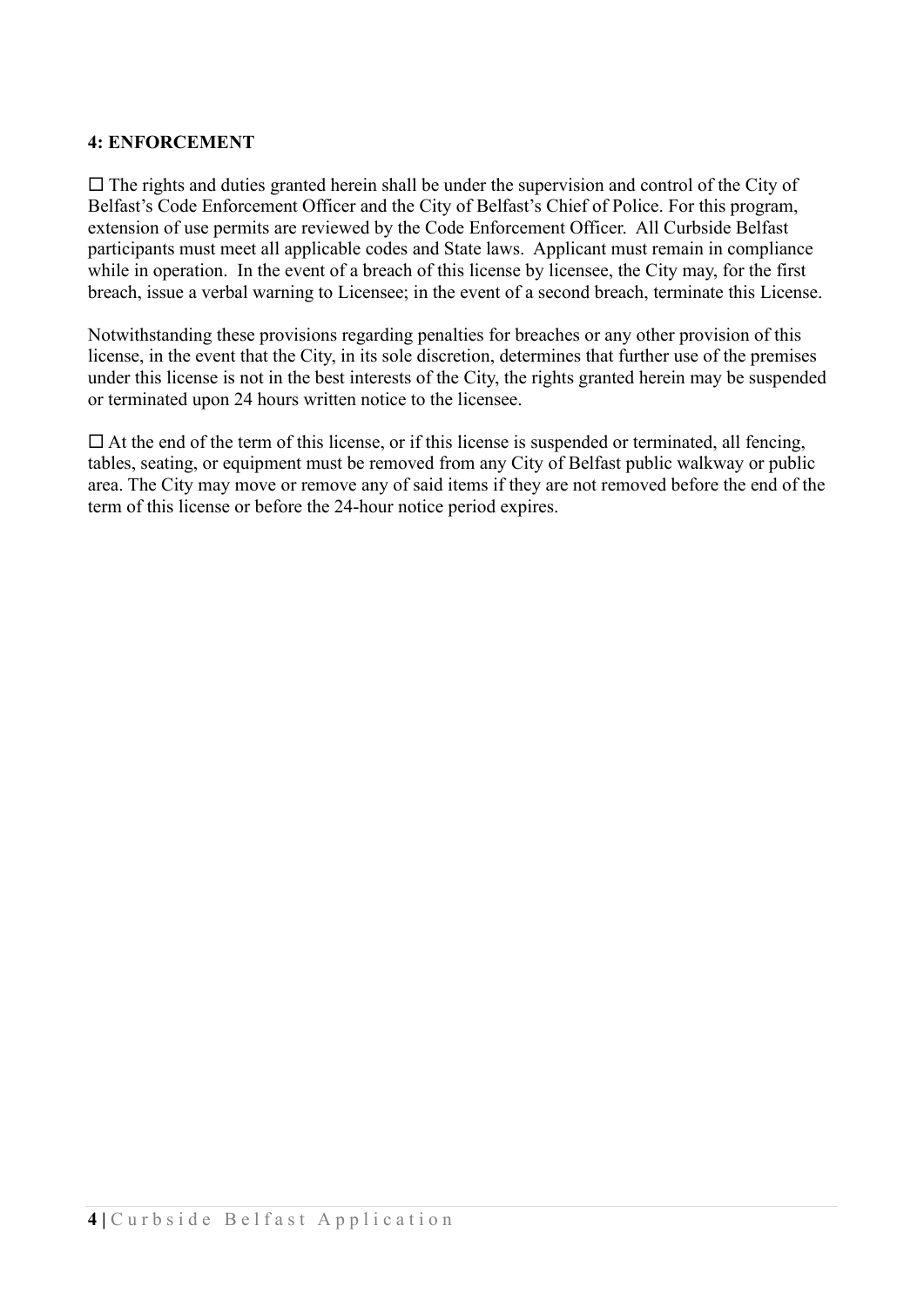# **5: APPLICATION (ALL RESPONSES ARE REQUIRED):**

|                                                                                |                                                                                                                                                                                                                                                                                                                                                                                                                                                                                                                                                                                                            |                                 |       | Belfast, ME 04915 |
|--------------------------------------------------------------------------------|------------------------------------------------------------------------------------------------------------------------------------------------------------------------------------------------------------------------------------------------------------------------------------------------------------------------------------------------------------------------------------------------------------------------------------------------------------------------------------------------------------------------------------------------------------------------------------------------------------|---------------------------------|-------|-------------------|
|                                                                                | Mailing Address: Mailing Address:                                                                                                                                                                                                                                                                                                                                                                                                                                                                                                                                                                          |                                 |       |                   |
|                                                                                | Street/PO Box                                                                                                                                                                                                                                                                                                                                                                                                                                                                                                                                                                                              | City                            | State | Zip               |
|                                                                                |                                                                                                                                                                                                                                                                                                                                                                                                                                                                                                                                                                                                            | Phone: Fax: Fax: Email address: |       |                   |
| rental agreement / lease):                                                     | Name, address, telephone number of Property Owner (if property is rented or leased, need a copy of                                                                                                                                                                                                                                                                                                                                                                                                                                                                                                         |                                 |       |                   |
|                                                                                | Which hours do you plan to have these additional areas open (no earlier than 6:00am, and no later<br>than $10:00 \text{pm}$ ?                                                                                                                                                                                                                                                                                                                                                                                                                                                                              |                                 |       |                   |
|                                                                                | <b>For extension of License on Premise</b>                                                                                                                                                                                                                                                                                                                                                                                                                                                                                                                                                                 |                                 |       |                   |
|                                                                                | License # (if requesting extension of liquor license): Expiration Date: _________                                                                                                                                                                                                                                                                                                                                                                                                                                                                                                                          |                                 |       |                   |
|                                                                                |                                                                                                                                                                                                                                                                                                                                                                                                                                                                                                                                                                                                            |                                 |       |                   |
| Reason for Request:                                                            |                                                                                                                                                                                                                                                                                                                                                                                                                                                                                                                                                                                                            |                                 |       |                   |
|                                                                                |                                                                                                                                                                                                                                                                                                                                                                                                                                                                                                                                                                                                            |                                 |       |                   |
|                                                                                |                                                                                                                                                                                                                                                                                                                                                                                                                                                                                                                                                                                                            |                                 |       |                   |
|                                                                                | On the following page, sketch out your plan for your outdoor area. In your sketch you must include<br>and clearly indicate the relative locations of the following components:                                                                                                                                                                                                                                                                                                                                                                                                                             |                                 |       |                   |
| $\Box$ lights or lighting systems to be used.<br>$\Box$ reflectors to be used. | $\square$ existing dimensions and seating capacity of your business.<br>$\Box$ parking spaces, public walkways, and/or adjacent areas that you are looking to utilize; Please<br>indicate contiguous and non-contiguous space you plan to use.<br>$\Box$ path(s) through your area(s) that will allow for pedestrian traffic.<br>$\square$ arrangement of Curbside tables and other structures which have proper spacing.<br>$\square$ barriers to be used and how their appearance will be enhanced.<br>$\square$ awnings, umbrellas, and/or other rain- and sun-shielding devices to be used (optional). |                                 |       |                   |

For extension of use on premises, traditional permitting will be required.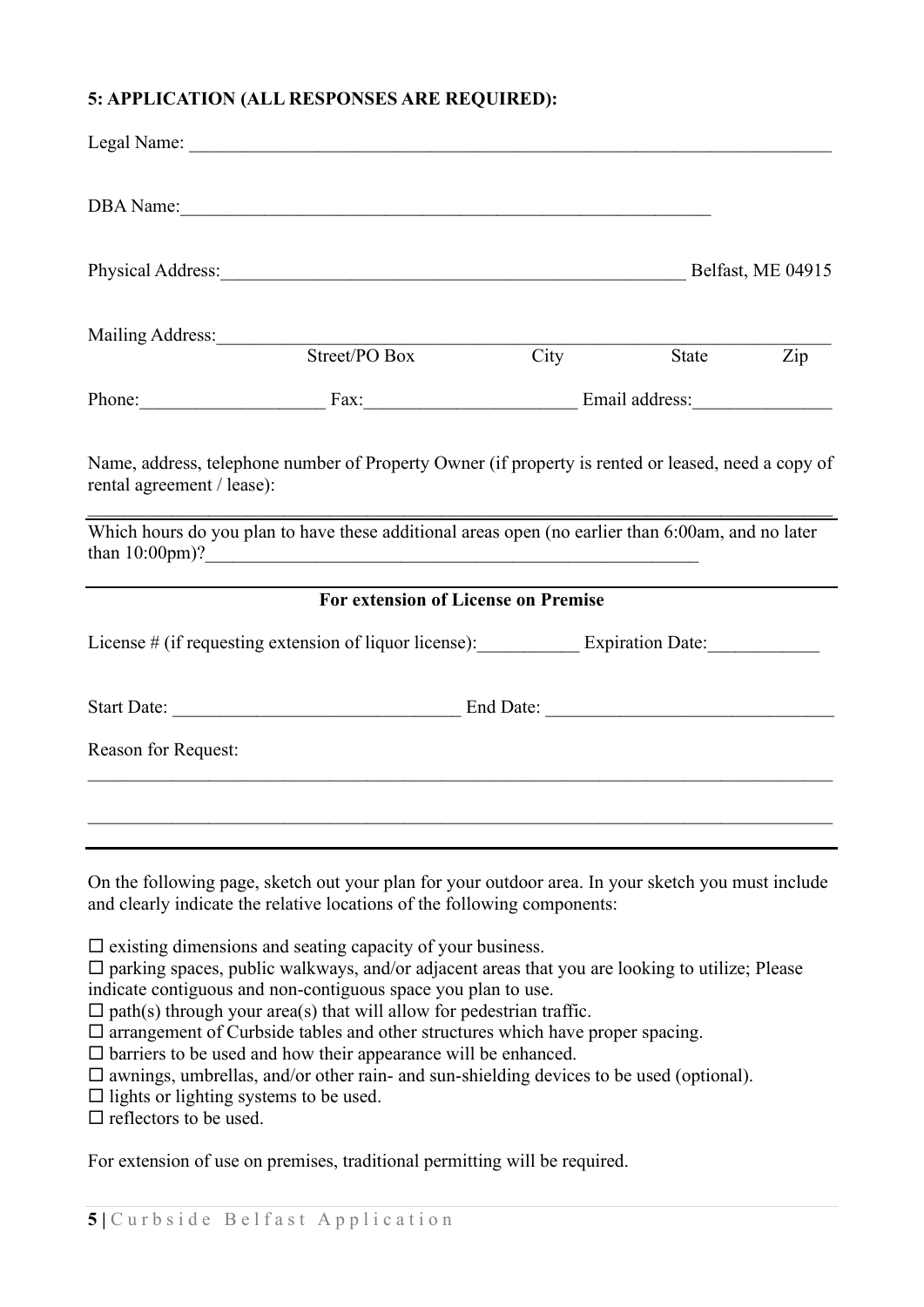Please contact the City of Belfast Planning and Codes Department for further assistance at 207-338- 3370 X125.

Signature of Owner/Corporate Officer Printed Name of Owner/Corporate Officer

# **EXTENSION AREA PREMISE DIAGRAMS**

In an effort to clearly define your extension please draw a diagram below that will include the area you want for a Curbside license. Diagrams should be submitted on this form or attached and should be as accurate as possible. Be sure to label the areas of your diagram including methods of monitoring and containment of certain area which you are requesting approval from the Division of liquor consumptions.